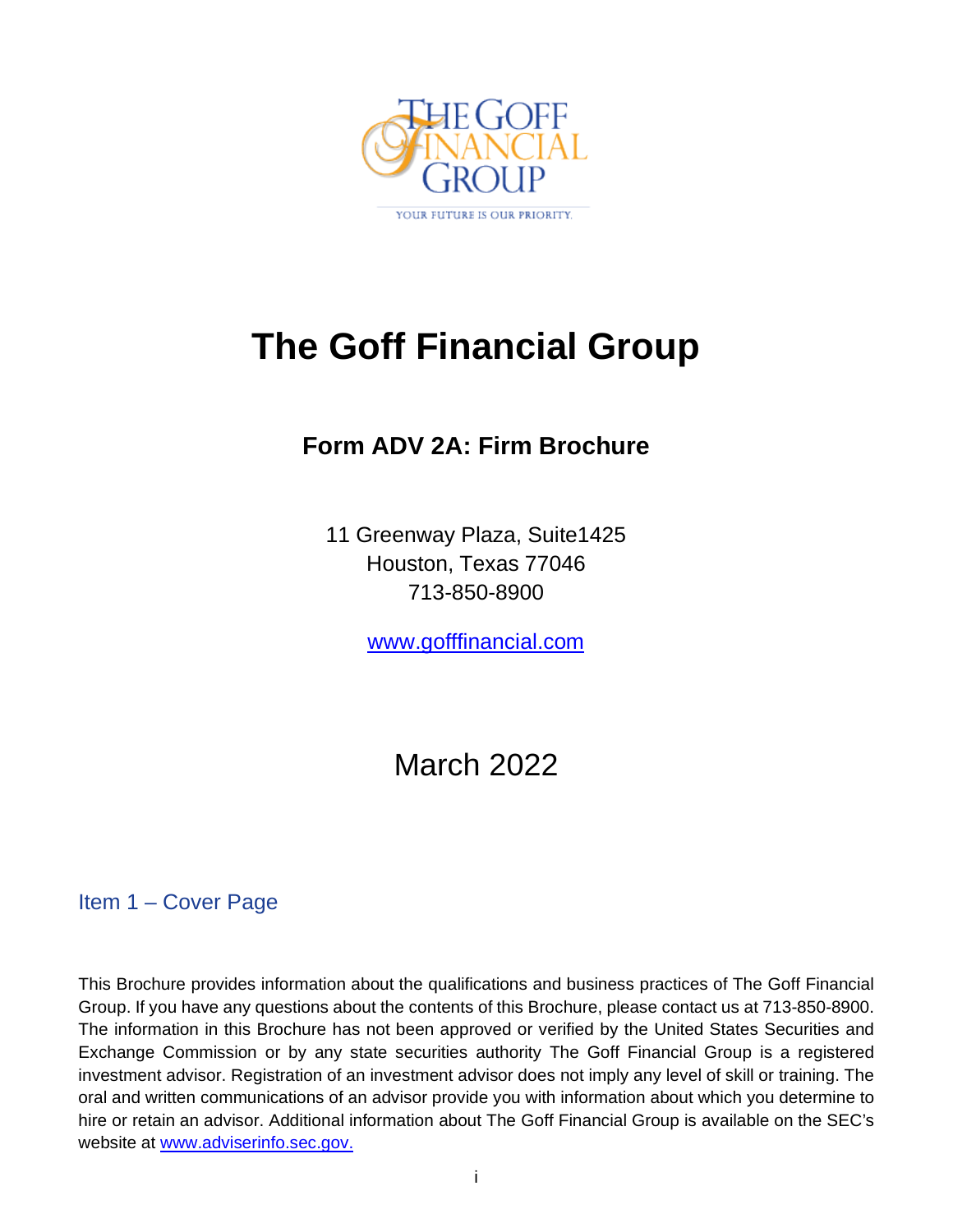# <span id="page-1-0"></span>Item 2 – Material Changes

Since the last annual update filing of this brochure in March 2021, there have been the following material changes:

- The company has added additional disclosure language to this document regarding block trading and fixed income trading for "Item 12 – Brokerage Practices".
- Item 5 Fees and Compensation, Section "Account and Portfolio Minimum Requirement ("Minimum Requirement"): Additional information has been added regarding new client relationships in which account minimum requirements may apply based on the scope of services provided.
- "Item 13 Review of Accounts" has been updated in this document to reflect what is also disclosed in the ADV Part 3 - Form CRS (Customer Relationship Summary).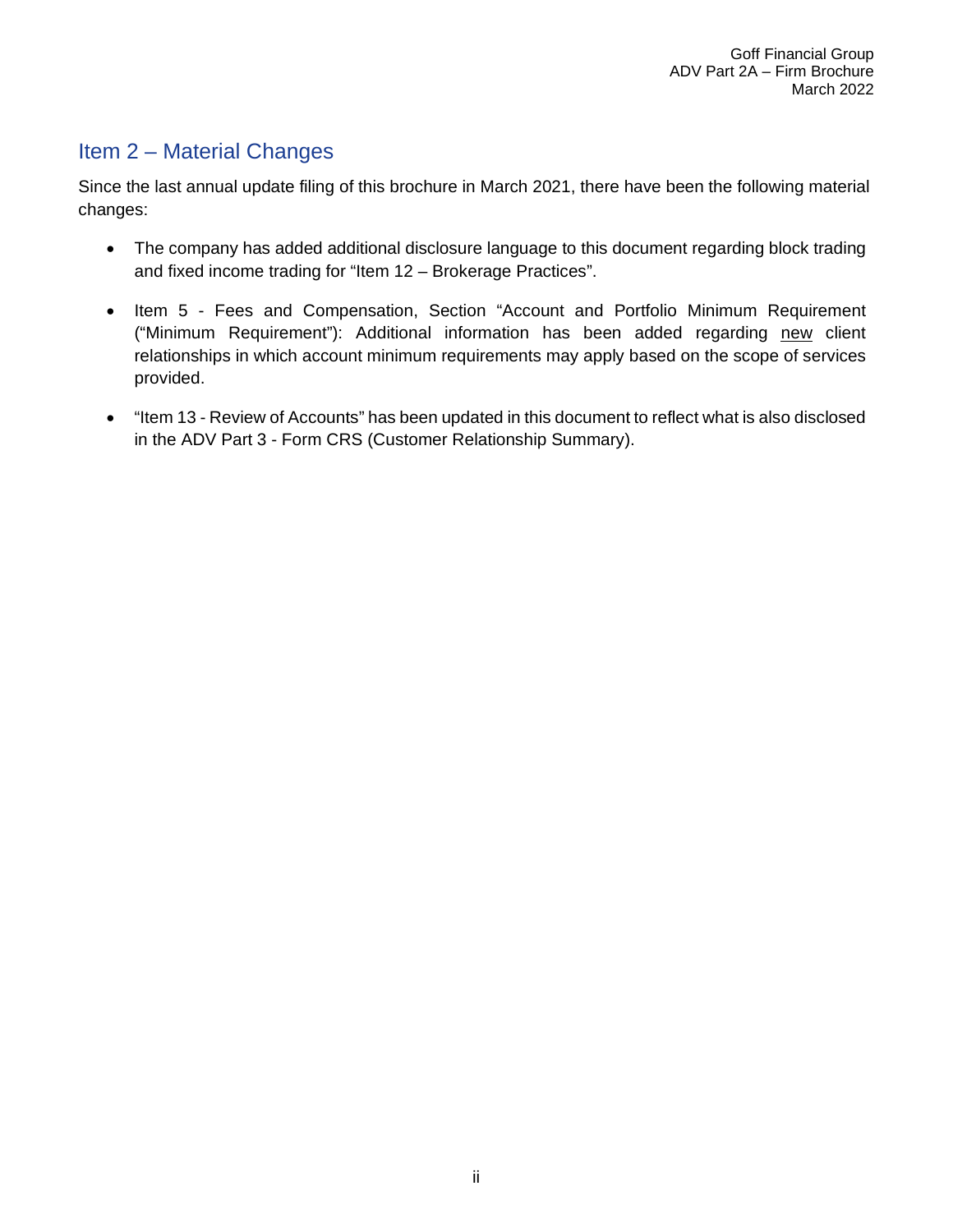# <span id="page-2-0"></span>Item 3 - Table of Contents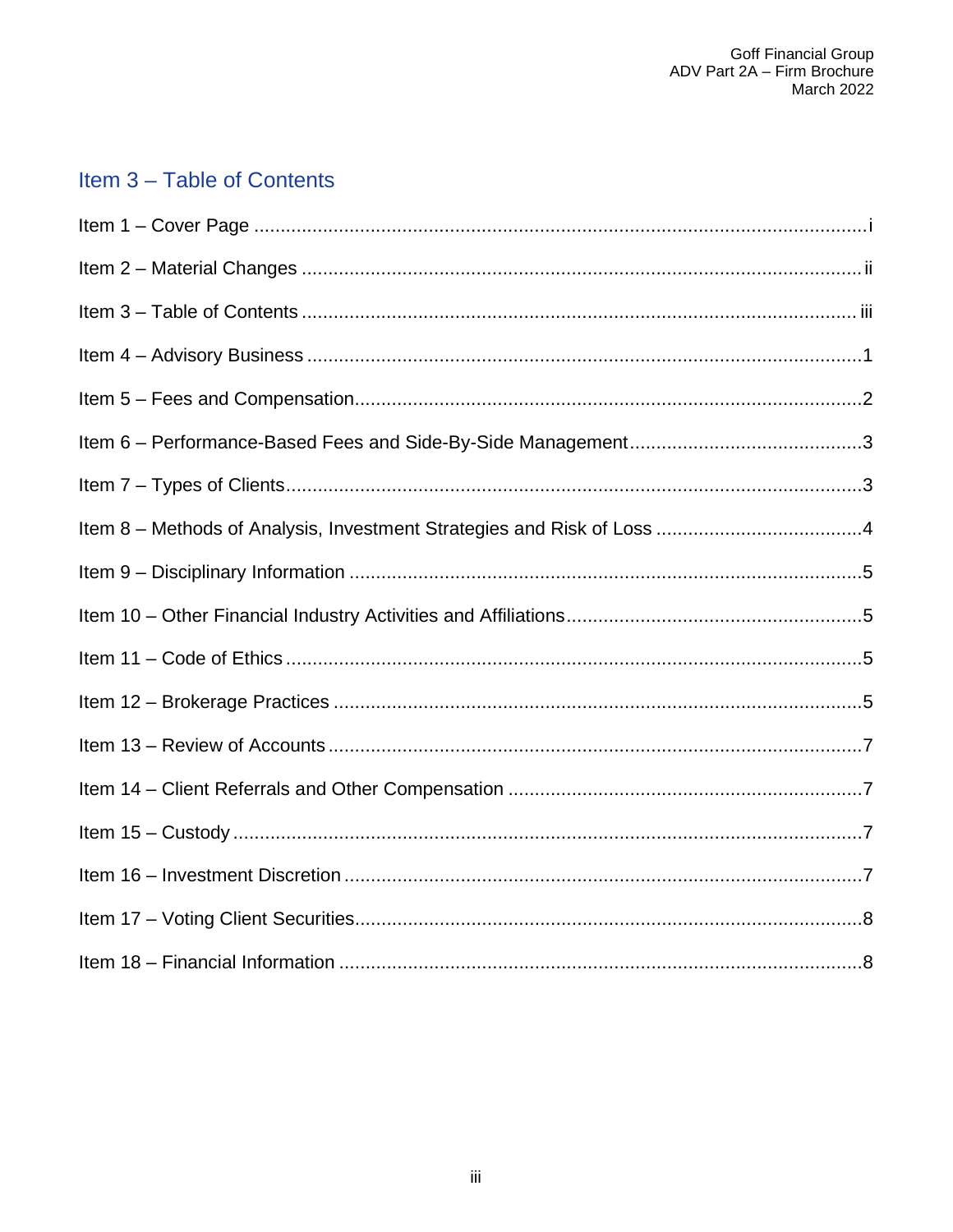# <span id="page-3-0"></span>Item 4 – Advisory Business

Matthew Goff Investment Advisor, LLC (the "company" or "advisor"), which primarily conducts business under the name The Goff Financial Group, is an investment advisor providing investment management and financial planning services (the "Services") to individuals, small business, and retirement plans. The company was founded in 1994 by Matthew Goff, Chief Investment Officer ("CIO"). To this day, Matthew Goff remains the sole owner and principal, owning 100% of the company and remaining committed to providing the highest standard of Service to clients. The company spends 100% of its time engaged in providing Investment Advisory Services to clients.

As of December 31, 2021, the company managed approximately \$457,552,800 on a discretionary basis, with \$0 in non-discretionary assets under management. In addition to assets which we manage, our assets under advisement were approximately \$13,515,927.

The company offers its Services on a fee-only basis which is charged based upon assets under management. Prior to engaging the company to provide any of the foregoing Services, the client will be required to enter into one or more written agreements setting forth the terms and conditions under which the company shall render its Services (collectively the "Agreement").

Because of the company's fee-only model, the company has the autonomy to act in the best interest of the client. The company takes the time to analyze the situation of each client and develop solutions tailored to each client's needs. The company bases its portfolio strategy on the objectives, income needs and other special circumstances of each client. The company seeks to create the optimal balance between reducing risk, asset growth, income, and preservation of capital.

The company manages its clients' assets on a discretionary basis, which means the company will determine which securities and the amount of each security to be purchased or sold. The specifics of each client's portfolio are described in the Agreement executed between the client and the company. In all cases the company utilizes its expertise to build customized portfolios using securities including, but not limited to, the following:

- Exchange Listed Stocks and Funds
- Securities Traded Over the Counter
- Mutual Fund Shares
- Corporate Bonds
- US Government Bonds
- Commercial Paper
- Certificate of Deposits
- Options on Securities

The company's main strategy is providing optimal investment advisory service to clients, including rigorously addressing each individual's specific needs. Because these needs evolve over time, clients are advised to promptly notify the company if there are any changes in their financial situation that could materially impact the management of their portfolio.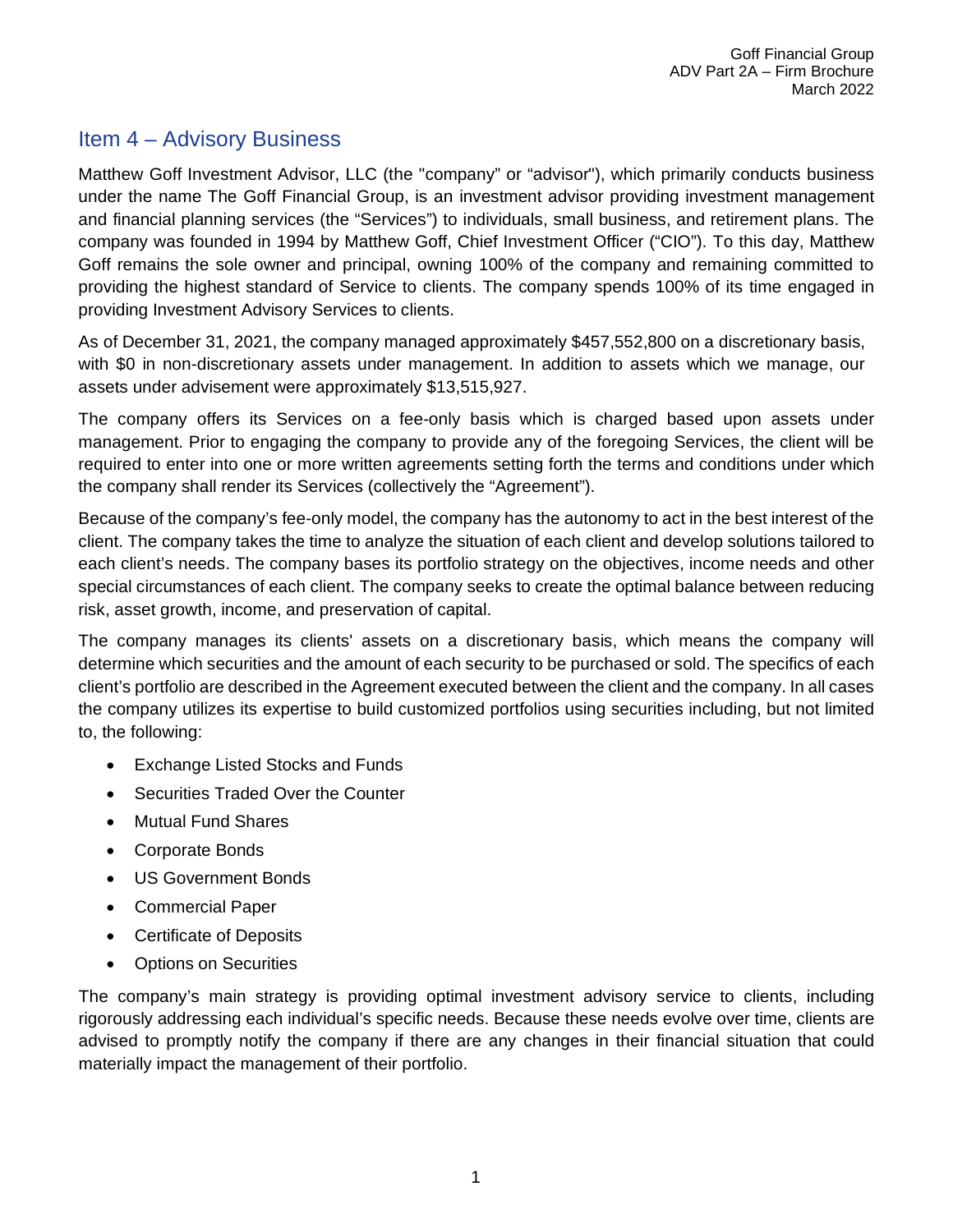# <span id="page-4-0"></span>Item 5 – Fees and Compensation

Clients execute an agreement granting the company a limited power of attorney with full discretion to select investments and dollar amounts to be allocated to each investment, and to direct these investments through a third-party broker and/or custodian. Investments which are reasonably expected to achieve a client's investment objectives, as established during the initial interview with the client, are then selected by the advisor.

Fee schedule: Fees are based on the net asset value of the portfolio at the end of each quarter. The fees are payable at the end of each quarter. The company offers a tiered fee schedule. The maximum annual fee charged to clients is 1.25% for the first \$2 million tier, 1.00% for the next \$3 million tier and 0.90% for the remaining balance. The company, in its sole discretion, may charge a lower management fee based upon client circumstances. The fee is based on the assets under management as reported by the client's custodian. The fee calculation is based on the total value of the account, including cash, cash sweep vehicles and any accrued interest that is reported by the custodian in the client's accounts.

The specific manner in which fees are charged by the company is established in the company's Investment Management Agreement. This agreement may be terminated at any time with written notification by either party, or in 30 days for ERISA accounts as prescribed by law. The company generally bills management fees on a quarterly basis. Clients are billed in arrears - at the end of each quarter. Clients must authorize for such fees to be debited directly from the client's account at the end of the quarter. Management fees are prorated for each capital contribution and withdrawal made during the applicable calendar quarter. Accounts initiated or terminated during a calendar quarter will be charged a prorated fee. Upon termination of any account, any earned, unpaid fees will be due and payable.

The company is compensated solely by its clients and does not receive any third-party fees or commissions. The company's management fees listed in this document are separate from fees and commissions charges imposed by custodians, brokers, third party investments including but not limited to fees charged by managers, custodial fees, deferred sales charges, odd-lot differentials, transfer taxes, wire transfer and electronic fund fees, and other fees and taxes on brokerage accounts and securities transactions. Mutual funds and exchange traded funds also charge internal management fees, which are disclosed in a fund's prospectus. Such charges, fees and commissions are exclusive of and in addition to the advisor's fees.

Account and Portfolio Minimum Requirement ("Minimum Requirement"): Investment management services may be subject to a minimum account or portfolio requirement depending upon the scope of services provided to the Client. A portfolio consists of the sum total of accounts under the Company's management. The Company may, at its discretion, waive any such requirements for its services based on the Client's specific circumstances and needs.

The following are examples of two types of advisor relationships the company offers with possible portfolio and account minimum requirements depending upon the company's expected role in making investment decisions for the Client:

Primary Advisor relationship: If the Client is relying on the company to make investment decisions based on the Client's total personal liquid net-worth including the Client's total exposure to different asset classes such as stocks and bonds, the minimum requirement may be up to 90% of the Client's liquid net-worth. The company defines this type of relationship as a Primary Advisor relationship.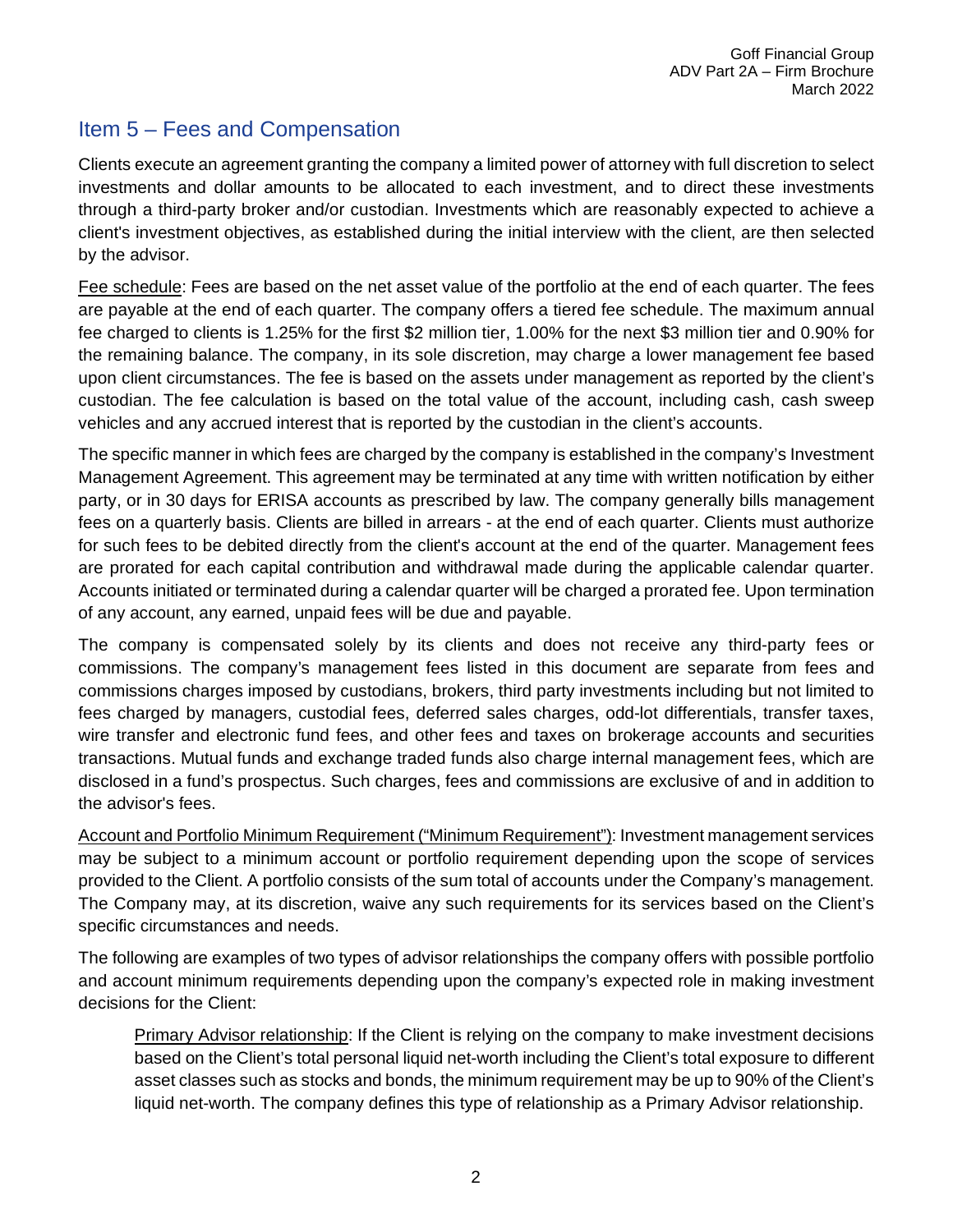Sub-Advisor relationship: If the Client or other parties are responsible for making investment asset allocation decisions based on the Client's total personal liquid net-worth or total net-worth at the estate level (e.g., Client's total exposure to the stock and bond markets at the estate level), the company would consider itself to be serving as a Sub-advisor rather than the Primary Advisor. The minimum requirement for a Sub-Advisor relationship is either \$25 million for retail investors or \$50 million for institutional investors and family offices.

The company may charge a minimum fixed fee of \$5,000, or \$1,250 quarterly, regardless of account size as agreed upon in the investment management agreement with the client. This minimum fixed fee is billed in arrears. We do not charge fees that exceed \$1,200 for six months or more in advance.

#### Financial Planning Fees

The Company does not have an account or portfolio minimum requirement for financial planning services. All services can be cancelled by either party without penalty.

The Company charges for the preparation of your financial plan on a fixed fee or hourly basis as agreed upon in writing. For hourly charges, we estimate the total time to complete the plan. This estimate depends upon the complexity of your financial situation and your requirements of a plan. We then multiply the estimated time by the appropriate hourly rate (\$250 to \$350) and set a minimum and maximum estimated fee. One-half of the minimum fee is due upon signing of the financial planning agreement. We bill the remaining actual fee upon delivery of the final plan to you. The total fee we charge will never exceed our estimated maximum fee. We complete all plans within six months, assuming you provide us with the required information on a timely basis.

If you should choose to terminate the financial planning agreement prior to completion of the plan, you may do so immediately in writing. You would owe us for all time expended to date on the plan, not to exceed the maximum plan fee shown on the financial planning agreement. If we owe you funds, we would issue you a check within 15 days of the termination. If you owe us, we would invoice you for work completed as of the termination date and would expect payment within 15 days of receipt of the invoice.

Once the plan has been completed, we charge renewal financial planning fees based on actual time we spend to review and update your financial plan and/or to provide other services you might request. Again, this work is charged at the appropriate hourly rate of \$250 to \$350.

# <span id="page-5-0"></span>Item 6 – Performance-Based Fees and Side-By-Side Management

The company does not charge any performance-based fees (fees based on a share of capital gains on or capital appreciation of the assets of a client).

# <span id="page-5-1"></span>Item 7 – Types of Clients

The company offers portfolio management services to individuals, high net worth individuals, corporations, corporate pension and profit-sharing plans, charitable institutions, foundations, endowments, and trusts. In addition, the company provides services to entrepreneurs and professionals, including doctors, corporate executives, attorneys, and CPAs. Depending upon the scope of services agreed upon with the Client, there may an account minimum requirement as per Section 5 of this document.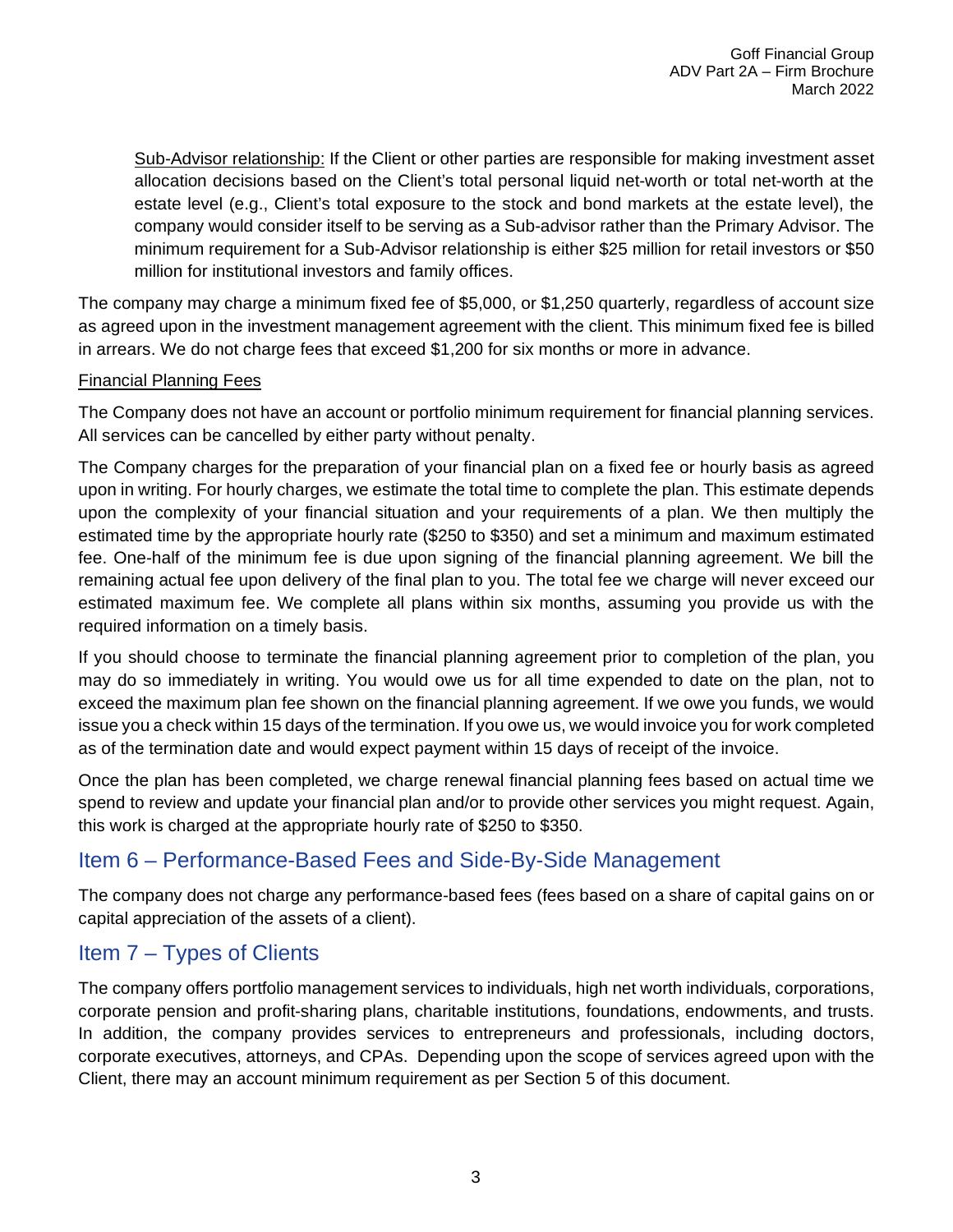# <span id="page-6-0"></span>Item 8 – Methods of Analysis, Investment Strategies and Risk of Loss

The company develops solutions tailored to each client's needs including risk tolerance, income requirements and other special circumstances. The company seeks to create the optimal balance between maximizing returns, reducing risk and preserving capital. The company utilizes a fundamental approach to selecting investments. Investment decisions are based on independent analysis by the company. In deciding to purchase or sell investments, the company weighs the potential gains against the potential risk of loss.

Investing in marketable securities such as stocks, bonds and exchange traded funds involves risk of loss that clients should be prepared to bear. The company seeks to reduce risk through diversification and by monitoring the client's portfolio valuations, income potential as well as the general business outlook and industry and corporate conditions. Regardless of the security, there is always the possibility of permanent loss for any investment held in the Client's portfolio and under the company's management. Past performance should never be considered as indicative of any future results.

When investing in individual securities such as stocks, the company prefers a fundamental analysis approach which concentrates on factors that help determine the stock's current and future value such as expected future earnings. This strategy would normally encourage equity purchases in stocks that are considered by the company to be undervalued or priced below their perceived values. The risk of this approach includes that the market fails to reach expectations of perceived value. Other risks include the company's expectations regarding a stock's return potential do not materialize and/or for other reasons declines in value below the original cost basis for the investment, thus resulting in a loss.

When making specific buy, sell and hold decisions for the Client, a number of investment-related factors may be considered depending upon the type of security under consideration. For example:

Individual stock investing: The investment criteria may include historical and projected financial results, the business's competitive advantages, the sector(s) the business operates within and public communications provided by the business. This information may be evaluated with a valueoriented approach based primarily on fundamental analysis.

Investing in individual bonds and other fixed-income related securities: Investment criteria may include current and expected changes in interest rates, average durations and maturities, default risks, type of fixed income investment, historical and expected yields and expected investment costs (e.g., trading commissions, internal fund fees).

Investing in equity-oriented exchanged traded funds (ETFs) and other types of funds: Key investment criteria may include the fund's investment objectives and strategy (e.g., active vs. passive, growth, income), market sectors, internal fees, historical portfolio turnover, and level of diversification within the fund.

In addition to fundamental analysis, other investment criteria and investment methodologies can be used as deemed appropriate by the company for any potential investment under consideration or currently under the company's management.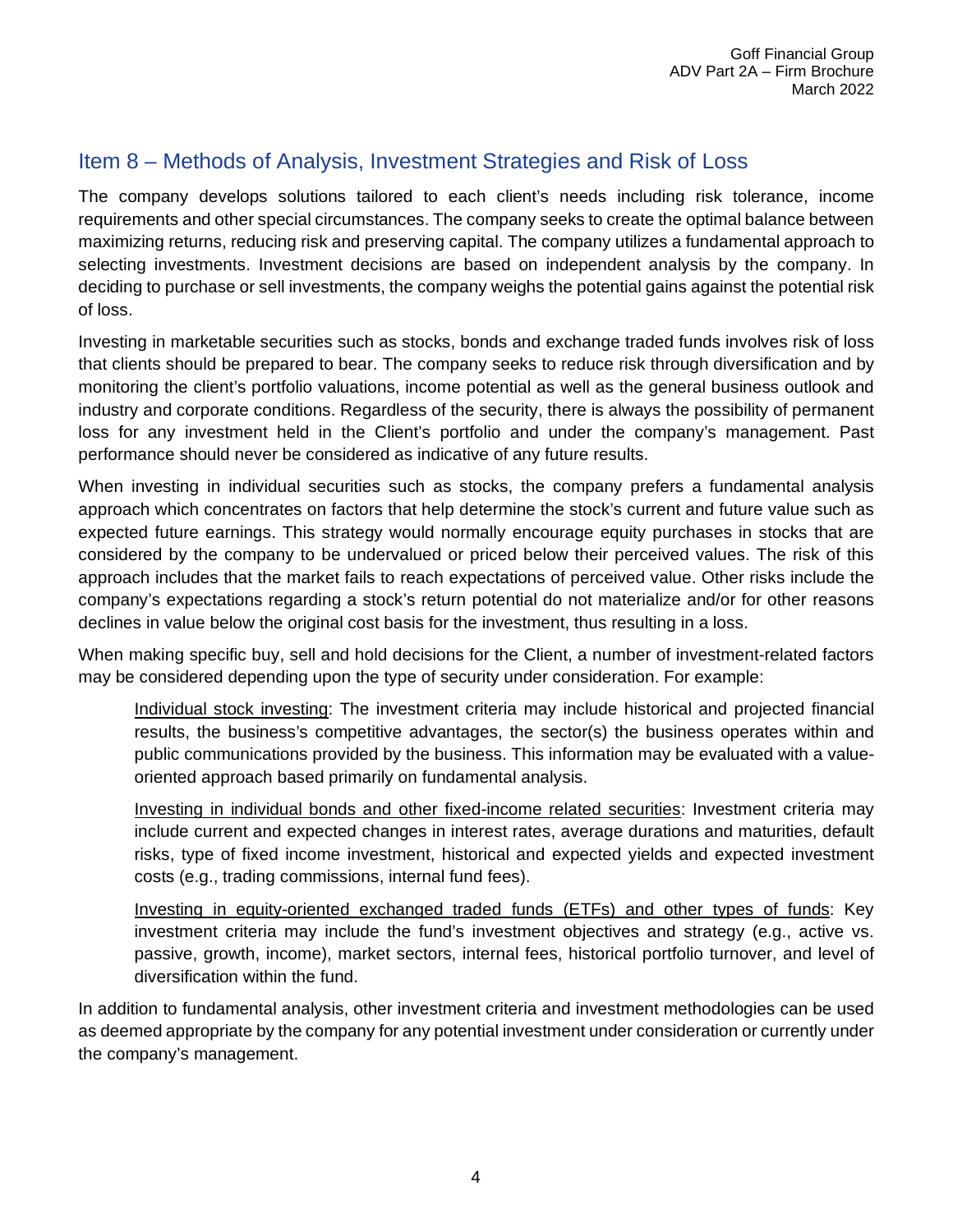# <span id="page-7-0"></span>Item 9 – Disciplinary Information

The company has no disciplinary information to report.

# <span id="page-7-1"></span>Item 10 – Other Financial Industry Activities and Affiliations

The company may participate in various marketing services in which a one-time fee may be incurred for each client referred to the company. The company reserves the right to decline such referrals at the company's discretion. The company may also subscribe to marketing companies that provide names of prospective clients that want to be contacted regarding the services offered by the company. These companies are typically paid a fixed monthly subscription fee and/or a fixed fee per lead generated. These fees are paid regardless of whether the prospective client becomes an actual client.

### <span id="page-7-2"></span>Item 11 – Code of Ethics

The company has adopted a *Code of Ethics* for all supervised persons of the company which describes its high standard of business conduct, and fiduciary duty to its clients. The *Code of Ethics* includes provisions relating to the confidentiality of client information, a prohibition on insider trading, a prohibition of rumor mongering, restrictions on the acceptance of or giving of significant gifts and the reporting of certain gifts and business entertainment items, personal securities' trading procedures, among other things. All supervised persons at the company must acknowledge the terms of the *Code of Ethics* annually, or as amended by the company. The company's clients or prospective clients may request a copy of the company's *Code of Ethics* by contacting Matt Goff at 713-850-8900.

All employees associated with the company are required to follow its *Code of Ethics*. Subject to satisfying this policy and applicable laws, officers, directors and employees of the company and its affiliates may trade for their own accounts in securities which are recommended to and/or purchased for the company's' clients. The *Code of Ethics* is designed to ensure that the personal securities transactions, activities, and interests of the employees will not interfere with (i) making decisions in the best interest of advisory clients and (ii) implementing such decisions while, at the same time, allowing employees to invest for their own accounts. Under the *Code of Ethics* certain classes of securities have been designated as exempt transactions, i.e., mutual funds, Government and or Treasury securities, based upon a determination that these would not materially interfere with the best interest of the company's clients. In addition, the Code requires pre-clearance of many transactions, and restricts trading in close proximity to client trading activity. Nonetheless, because the *Code of Ethics* in some circumstances would permit employees to invest in the same securities as clients, there is a possibility that employees might benefit from market activity by a client in a security held by an employee. Employee trading is continually monitored under the *Code of Ethics*, and to reasonably prevent conflicts of interest between the company and its clients.

# <span id="page-7-3"></span>Item 12 – Brokerage Practices

The company uses its discretion in choosing the broker for a particular trade on the basis of commission rate, financial responsibility, quality of execution, and other factors. Brokers utilized by the company charge varying discounted commission rates to clients which the advisor considers reasonable relative to market rates. Brokers utilized by the company charge commission rates which are generally lower than most fullservice brokerage firms. Clients can designate a broker or leave selection of broker to the advisor.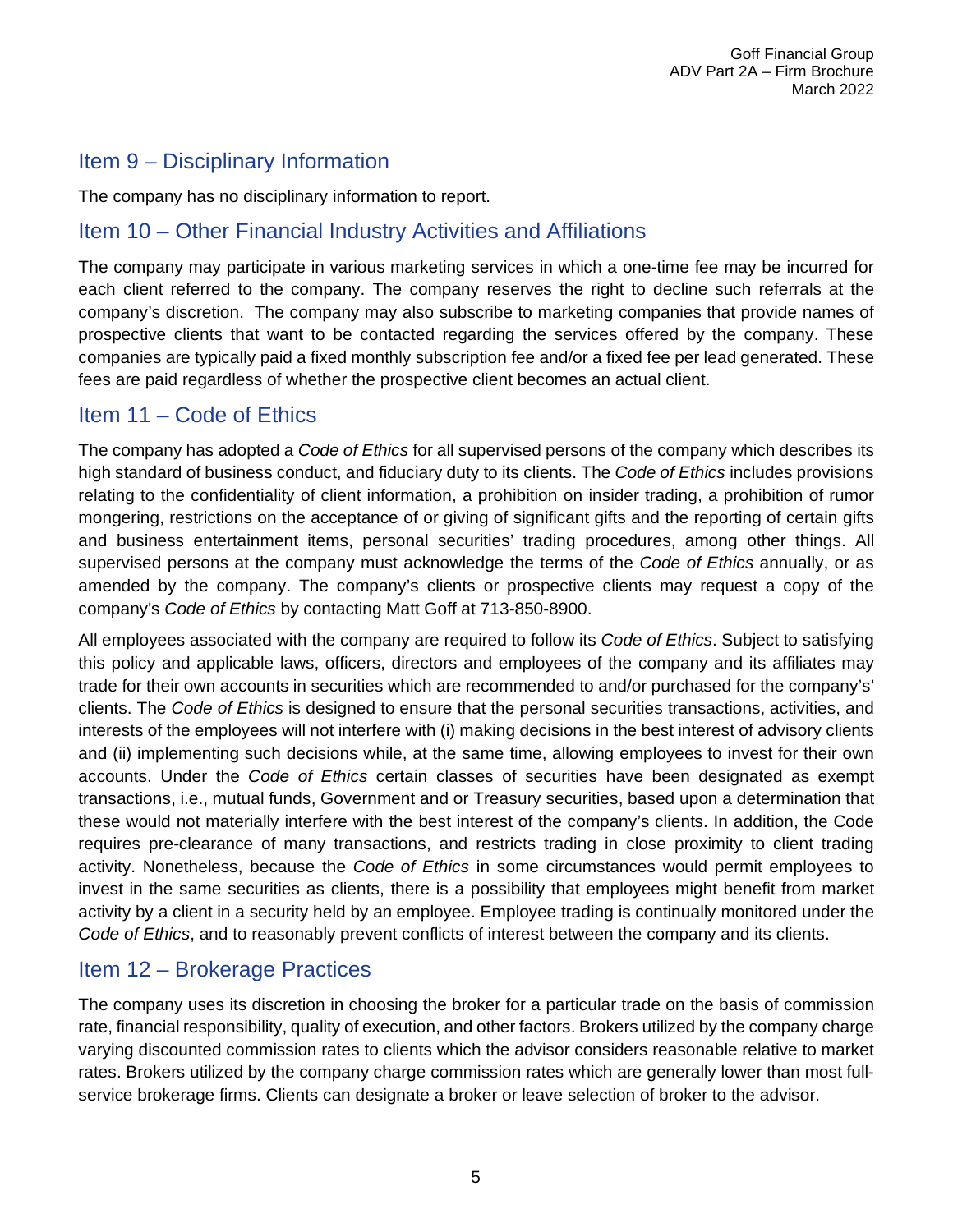The company often recommends discount brokers which provide certain services to the advisor including receipt of duplicate client confirmations; access to a trading desk serving advisor participants; access to block trading (which provides the ability to aggregate securities transactions for execution and then to allocate the appropriate shares to client accounts); the ability to have advisory fees deducted from client accounts; access to an electronic communications network for client order entry and account information; access to mutual funds with no transaction fees and to certain institutional money managers; access to third-party research and discounts on compliance, marketing, technology, and practice management products or services provided to the company by third party vendors. These services received by the advisor do not depend on the amount of brokerage transactions directed to the broker. Other than the services outlined herein, the company receives no additional benefits directly or indirectly.

The client is responsible for all custodial fees charged by the client's broker or custodian. From time-totime brokerage transactions are placed with brokers who provide services which could be defined as nonresearch, e.g., stock and bond quotation services. The client is under no obligation to select a specific broker-dealer in order to retain the services of the advisor.

Block trading, option trading and fixed income trading desks ("trading desks or trade desk"): The company may use a custodian's block trading desk, option trading desk or its fixed income trading desk to executive certain trades in client accounts. The decision to use a custodian's trading desk can occur for a number of reasons including:

- 1) Seeking more favorable prices for large trades, especially for securities that are thinly traded (i.e., minimal trading volume);
- 2) There is a large spread between the bid and ask price;
- 3) The Company seeks to get the same average price for all of its Clients' for which the trades are being placed; and/or
- 4) Other factors which in the company's judgement warrant the use of a custodian's trading desk.

One primary reason the company may use a custodian's trading desk is when in the company's judgement, market conditions for large trades increases the risk of paying a materially higher average price when buying a security or receiving a materially lower average price when selling a security in the secondary market. To help mitigate this risk, a custodian's trading desks can submit orders for the company in an effort to get more competitive pricing from market participants such as market makers and dealers. Under certain conditions in which the total trade quantity represents a large percentage of the day's current trading volume for a security, or there is not sufficient trading volume on the secondary market to execute trades at prices the company deems favorable to its clients, the company may seek price quotes from a custodian's trading desk. Such prices may fall outside of the most recent bid and ask price for a security in the secondary market. The company will take this into consideration when deciding on whether or not to use a custodian's trading desk to complete a trade. However, the company has a fiduciary obligation to seek best execution for the transactions of all clients. Best execution does not always mean the least expensive execution, when considering all aspects of the proposed trade order.

For example, the purchase price for a security may exceed the most recent asking price, or the sell price may be below the most recent bid price at the time of the trade placed through the trading desk. Under these circumstances, the purchase or sell prices obtained for orders executed through a trading desk may fall outside of the most recent bid-ask spread in the secondary market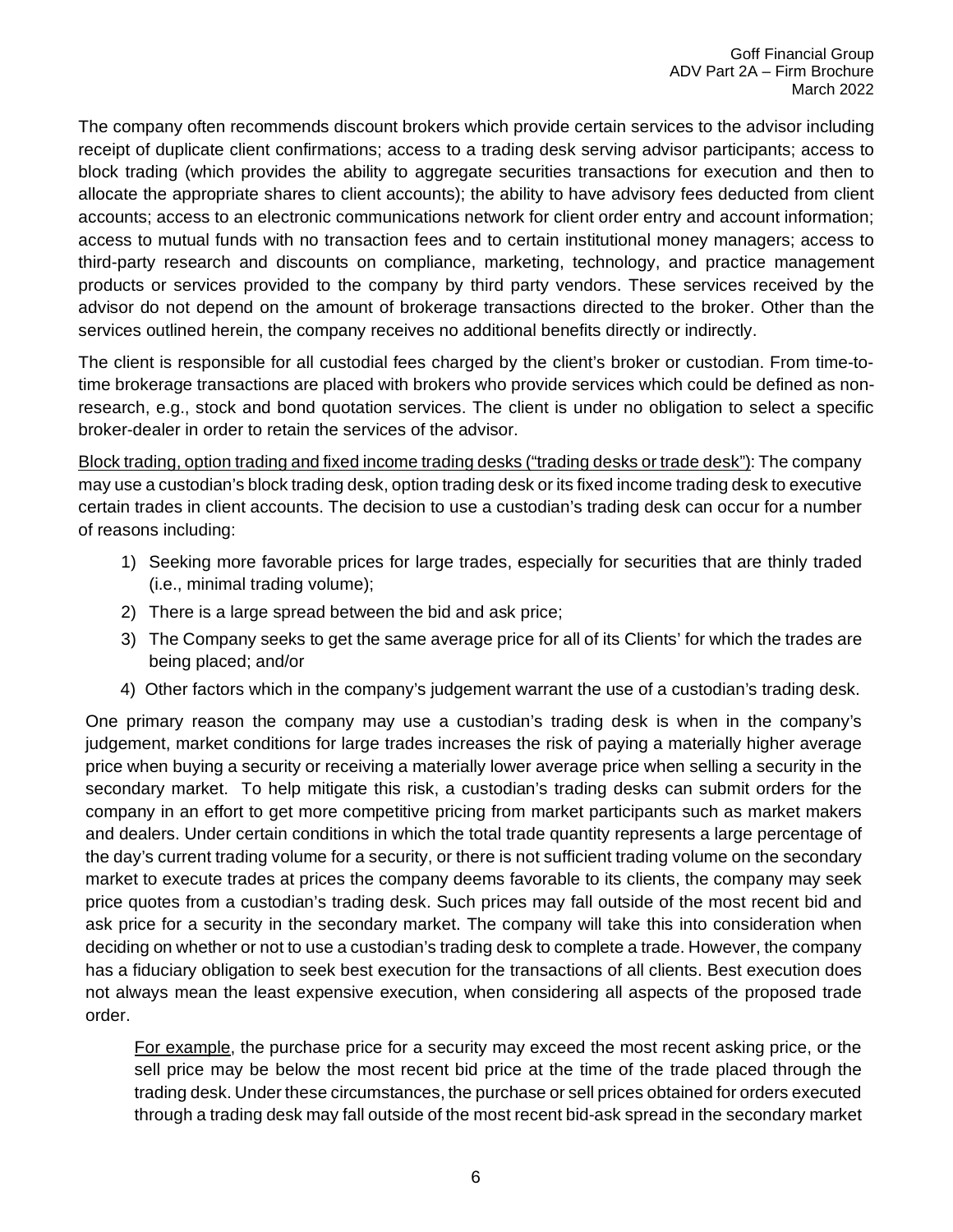at the time of the transaction. Depending upon the security traded, the custodian may also charge the company's clients transaction fees or commissions to execute such trades through its trading desk for certain types of securities. These transaction costs may be higher than what the custodian would charge for trades not placed with its trading desk. The company will take into consideration any additional transaction costs when deciding on whether or not to use a custodian's trading desk.

### <span id="page-9-0"></span>Item 13 – Review of Accounts

Depending upon the Client's objectives, the portfolio's holdings, and other factors such as current market conditions, accounts under the Company's management are monitored as frequently as daily. The company reviews the overall asset allocation and individual holdings for each client's portfolio as frequently as daily. Specific client request for funds, client requests to review their portfolios with the Company and certain market conditions can also trigger additional reviews.

Clients will receive copies of trade confirmations from their broker and activity reports which are sent out at least quarterly by the Company. In addition, the Company conducts periodic reviews of different holdings under its management, including individual stocks, exchange traded funds (ETFs), bonds and mutual funds, not all of which will be held within every account.

The company urges clients to carefully review their brokerage statements and the company's quarterly reports for changes and new holdings in their account. In addition, all clients should maintain their brokerage statements in a safe place and contact the company if there are any changes or updates in the client's financial situation which would materially affect the overall asset allocation.

# <span id="page-9-1"></span>Item 14 – Client Referrals and Other Compensation

The company recommends discount brokers which provide special services designed to help and enhance the operations of investment advisory firms. Such services range from providing duplicate trade confirmations to block trading capability to research.

The company may at times enter into a Solicitor's Agreement whereby the company will pay a referral fee or other compensation for the referral of new clients to the company. The company reserves the right to cancel such agreements at its sole discretion.

# <span id="page-9-2"></span>Item 15 – Custody

The company does NOT maintain custody of client assets. All assets are held at qualified custodians, other broker dealers, or mutual fund companies directly.

Clients should receive at least quarterly statements from the broker-dealer, or other qualified custodian that holds and maintains client's investment assets. The company urges clients to carefully review such statements and compare such official custodial records to the account statements which the company provides. Our quarterly reports may vary from custodial statements based on accounting procedures, reporting dates, or valuation methodologies of certain securities.

### <span id="page-9-3"></span>Item 16 – Investment Discretion

The company accepts discretionary authority to manage accounts on behalf of clients with execution of a limited power of attorney for this authority. Clients may revoke this authority at their discretion. Discretionary authority from the client at the outset of an advisory relationship gives the company the ability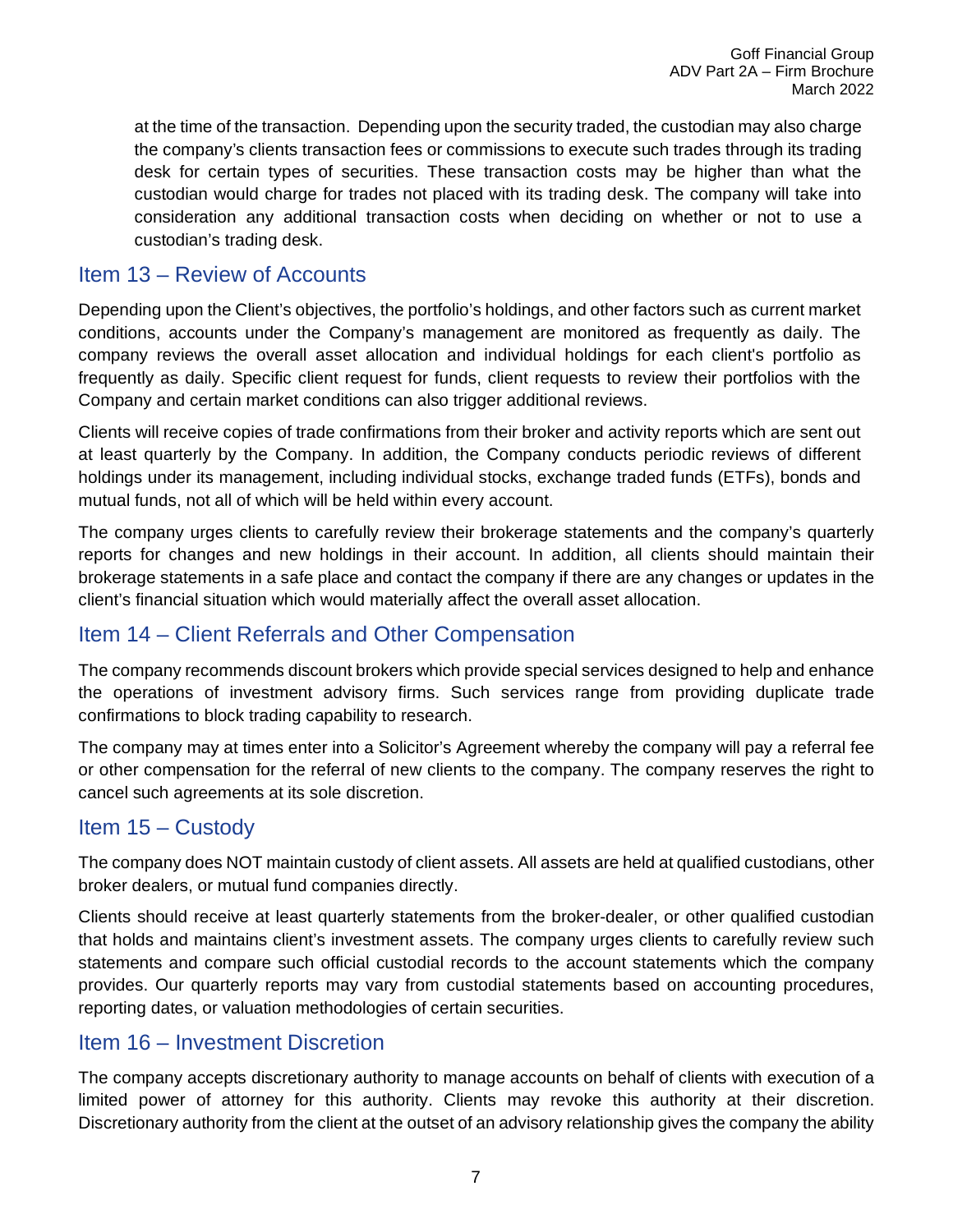to select the identity and amount of securities to be bought or sold as well as the broker to be used for such transactions. In all cases, however, such discretion is to be exercised in a manner consistent with the stated investment objectives for each client account and executed Agreement.

# <span id="page-10-0"></span>Item 17 – Voting Client Securities

Proxy votes are relatively common, especially when a shareholder cannot personally attend the annual meeting of a publicly traded corporation. It is the company's policy NOT to vote proxies relating to client securities. Generally, a client will receive proxy material directly from their custodian.

### <span id="page-10-1"></span>Item 18 – Financial Information

The company has no financial commitment that impairs its ability to meet contractual and fiduciary commitments to clients and has not been the subject of a bankruptcy proceeding. In addition, we do not charge or solicit pre- payment of any advisory fees that exceed \$1,200 for six months or more in advance.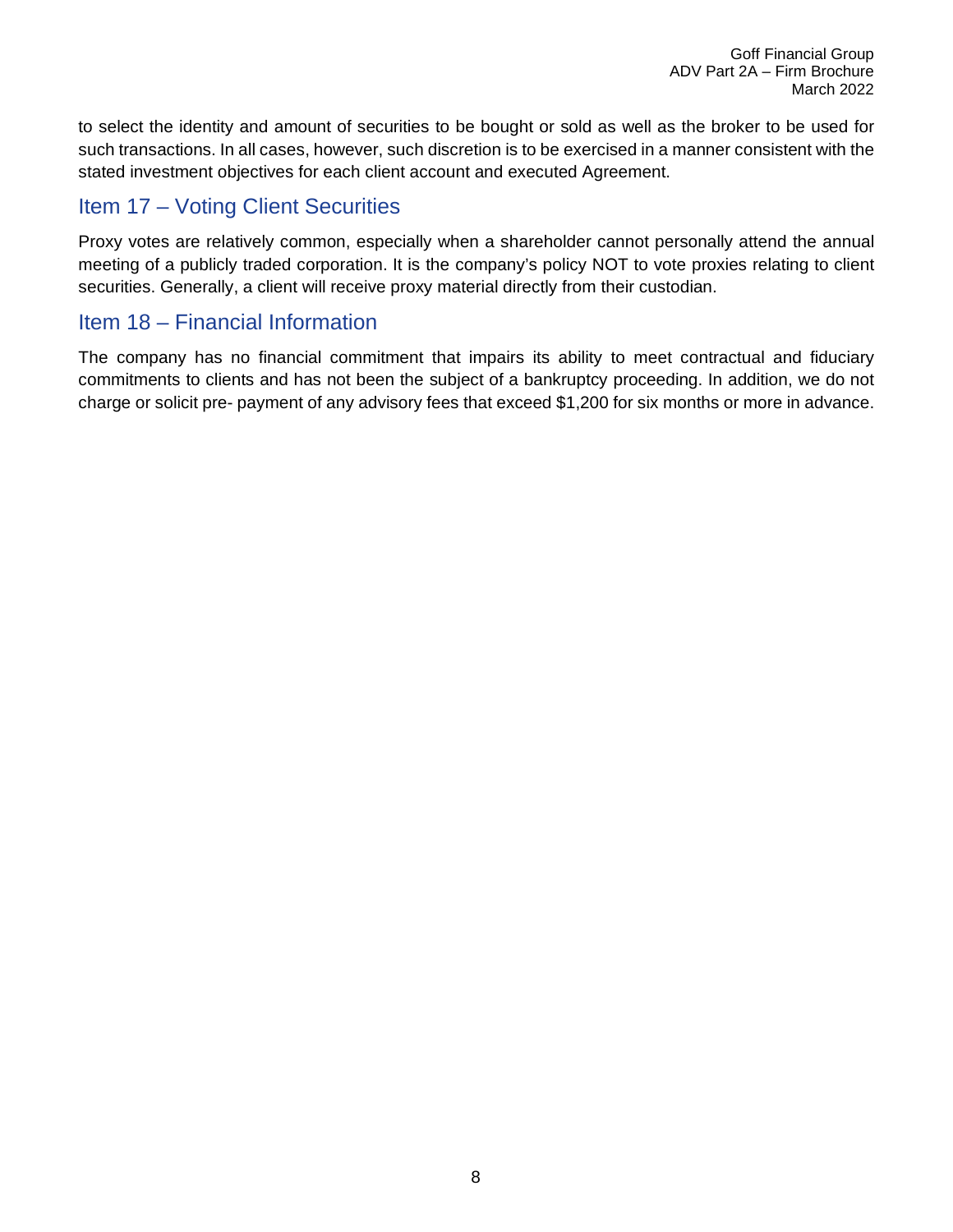# **The Goff Financial Group**

11 Greenway Plaza, Suite 1425 Houston, Texas 77046 713-850-8900 www.gofffinancial.com

# **Matthew B. Goff**

# **Nicholas A. Lyons**, **CFP®**

# **Charles Richard "Rick" Peterson, CIMA**

# **(ITEM 1)**

# March 2022

This brochure supplement provides information about our advisors that supplements The Goff Financial Group brochure. You should have received a copy of that brochure. Please contact Matthew B. Goff at 713-850-8900 if you did not receive The Goff Financial Group's brochure or if you have any questions about the contents of this supplement.

Additional information about our advisors is available on the SEC's website at [www.adviserinfo.sec.gov.](http://www.adviserinfo.sec.gov/)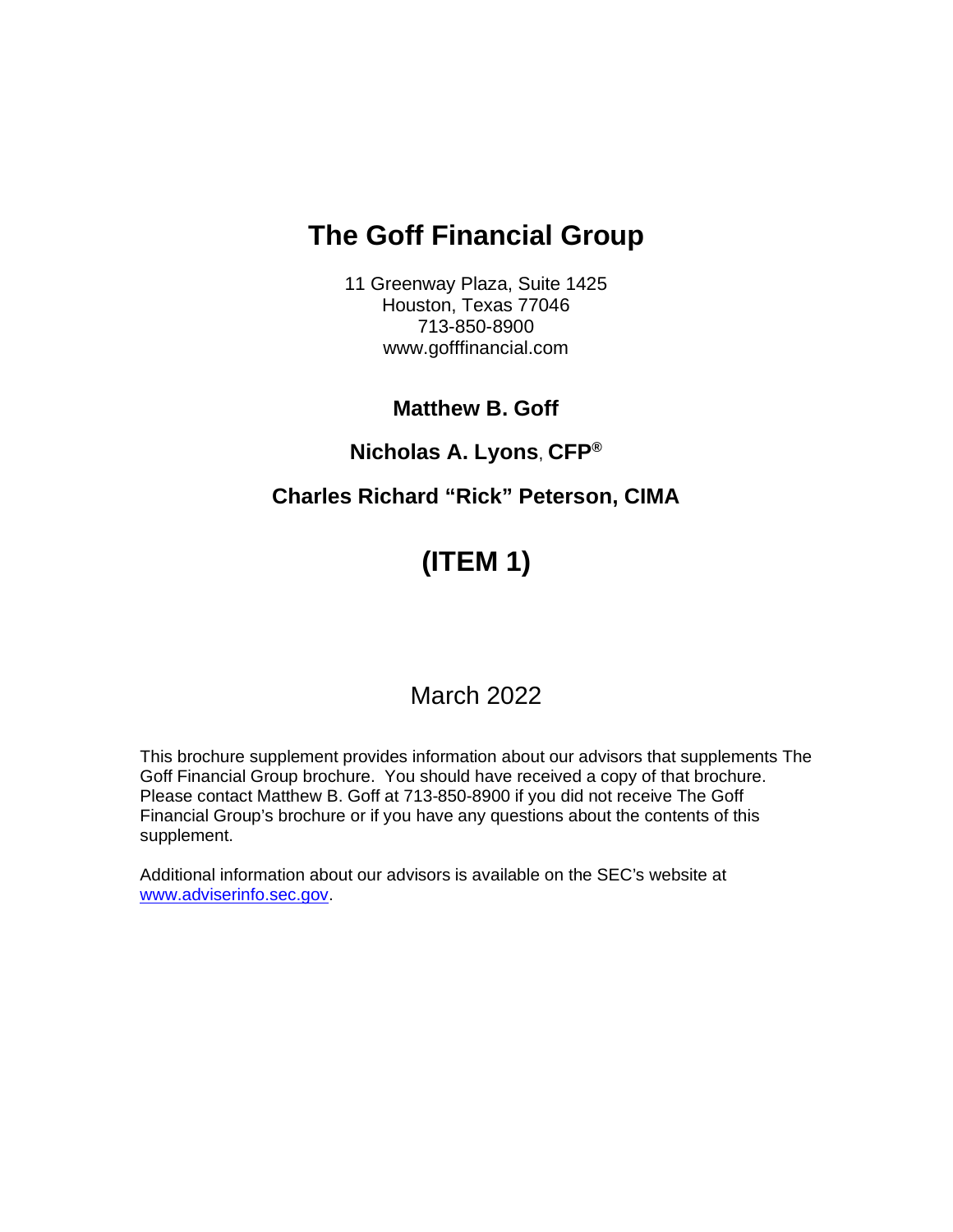#### **EDUCATIONAL BACKGROUND AND BUSINESS EXPERIENCE (ITEM 2)**

#### **Matthew B. Goff, born 1970**

*Business Background:*

New Park Capital Group, LLC, Owner, 6/2013 - present The Goff Financial Group, Managing Member, 3/2008 – present Matthew B. Goff Registered Investment Advisor (sole proprietor), 4/1995 – 3/2008

*Education:* 

University of Texas at Austin, BBA in Finance, 1993

#### **DISCIPLINARY INFORMATION (ITEM 3)**

Matthew Goff has no disciplinary or legal events to disclose.

#### **OTHER BUSINESS ACTIVITIES (ITEM 4)**

Matthew Goff is the owner of New Park Capital Group, LLC, a real estate holding company. Mr. Goff devotes approximately 3 to 5 hours per month on tasks for this business.

#### **ADDITIONAL COMPENSATION (ITEM 5)**

Matthew Goff receives no compensation beyond that received from The Goff Financial Group.

#### **SUPERVISION (ITEM 6)**

Matthew Goff is the senior person at The Goff Financial Group; therefore, he does not have a supervisor.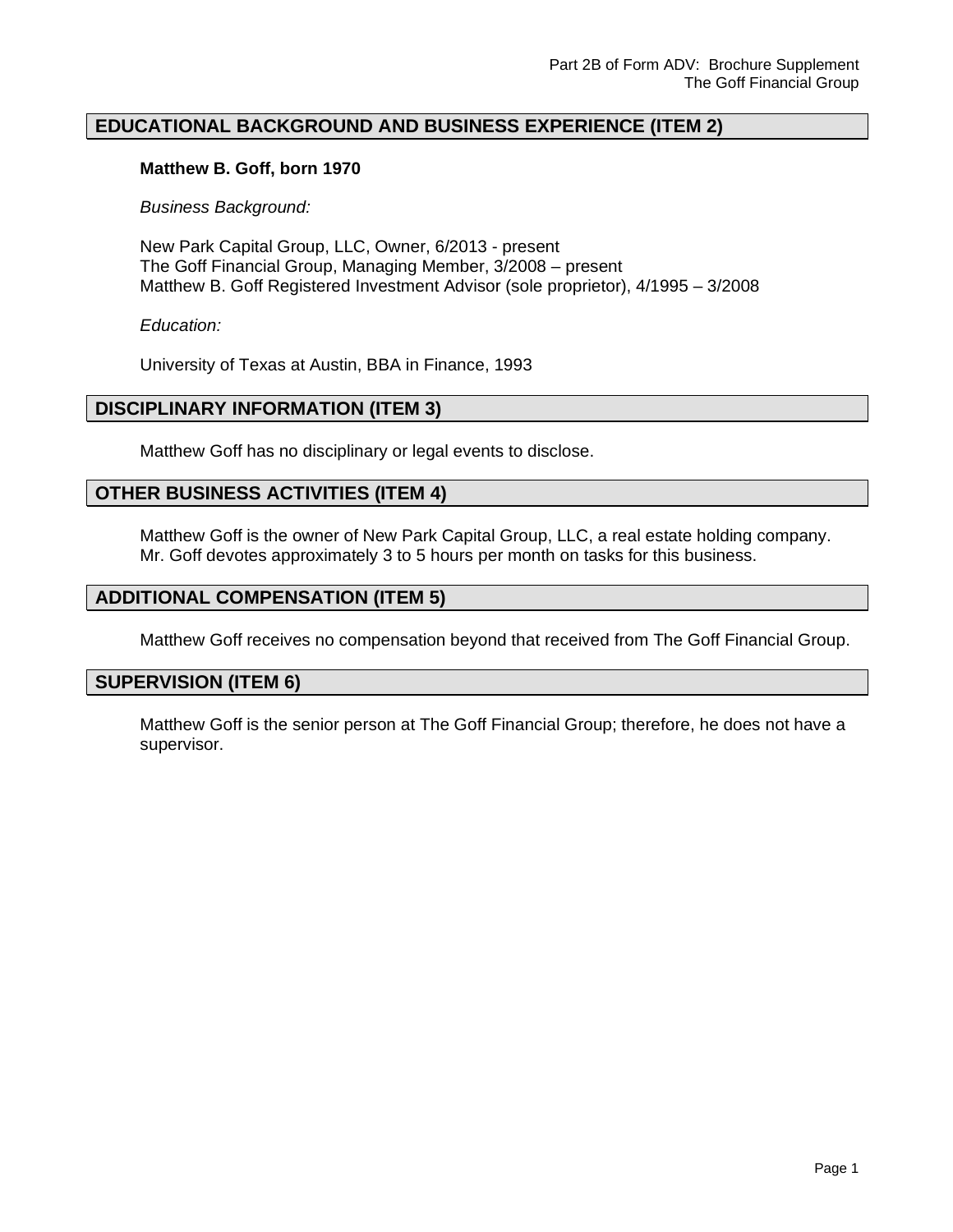#### **EDUCATIONAL BACKGROUND AND BUSINESS EXPERIENCE (ITEM 2)**

#### **Nicholas A. Lyons, born 1987**

#### *Business Background:*

The Goff Financial Group, Financial Analyst, 1/2015 – present United States Army Reserve, Intelligence Analyst, 4/2009 – 11/2016 SHOPCO, U.S.A., Marketing Coordinator, 10/2010 – 1/2015 ROC Commercial Construction, Supervisor and Contractor, 4/2006 – 10/2010

#### *Education:*

Bachelor of Business Administration in Finance, University of Houston Downtown, Houston,  $TX - 2014$ Certified Financial Planner<sup>™</sup> (CFP<sup>®</sup>), Graduate Certificate Program, Rice University, 2017 – 2018 *(for more information on this certification, see back pages)* Battle Command Sustainment Support System (BCS3) Operator Course, U.S. Army, Fort Campbell, KY – 2013 Command Post of the Future (CPOF) Operator Course, U.S. Army, Fort Campbell, KY – 2013 Combat Life Saver, U.S. Army, Fort Hood, TX – 2012 Intelligence Analyst Course, U.S. Army Intelligence School/Cochise College, Fort Huachuca,  $AZ - 2010$ 

#### **DISCIPLINARY INFORMATION (ITEM 3)**

Nicholas Lyons has no disciplinary or legal events to disclose.

#### **OTHER BUSINESS ACTIVITIES (ITEM 4)**

Nicholas Lyons has no investment-related outside business activities which generate revenue to disclose.

#### **ADDITIONAL COMPENSATION (ITEM 5)**

Nicholas Lyons receives no additional compensation for providing advisory services.

#### **SUPERVISION (ITEM 6)**

Nicholas Lyons is supervised by Matthew Goff, Managing Member, who can be reached at 713-850-8900.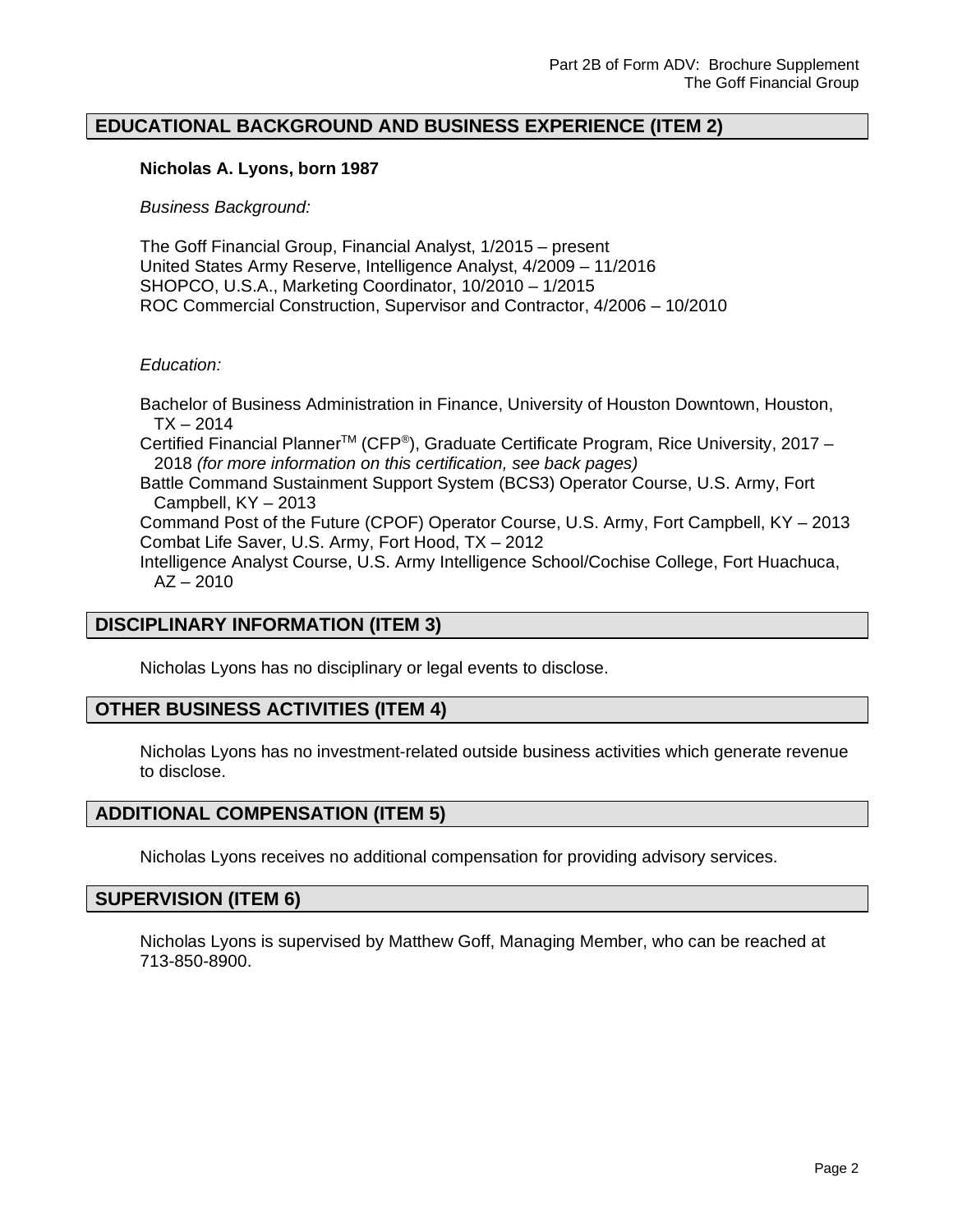#### **EDUCATIONAL BACKGROUND AND BUSINESS EXPERIENCE (ITEM 2)**

#### **Charles Richard "Rick" Peterson, born 1960**

#### *Business Background:*

The Goff Financial Group, Director of Operations, 4/2017 – present RL Land Services, Inc., President, 1/2012 – 4/2017 Self-employed, 9/2010 – 1/2012 Chase Investment Services Corp., Financial Advisor, 10/2008 – 9/2010

#### *Education:*

Texas Tech University, Master of Science in Business Administration, 1987 University of Illinois, Bachelor of Arts in Economics, 1983 Certified Investment Management Analyst® (CIMA®), 2018 (*See final pages for information on this certification)*

#### **DISCIPLINARY INFORMATION (ITEM 3)**

Rick Peterson has no disciplinary or legal events to disclose.

#### **OTHER BUSINESS ACTIVITIES (ITEM 4)**

Rick Peterson has no investment-related outside business activities which generate revenue to disclose.

#### **ADDITIONAL COMPENSATION (ITEM 5)**

Rick Peterson receives no additional compensation for providing advisory services.

#### **SUPERVISION (ITEM 6)**

Rick Peterson is supervised by Matthew Goff, Managing Member, who can be reached at 713- 850-8900.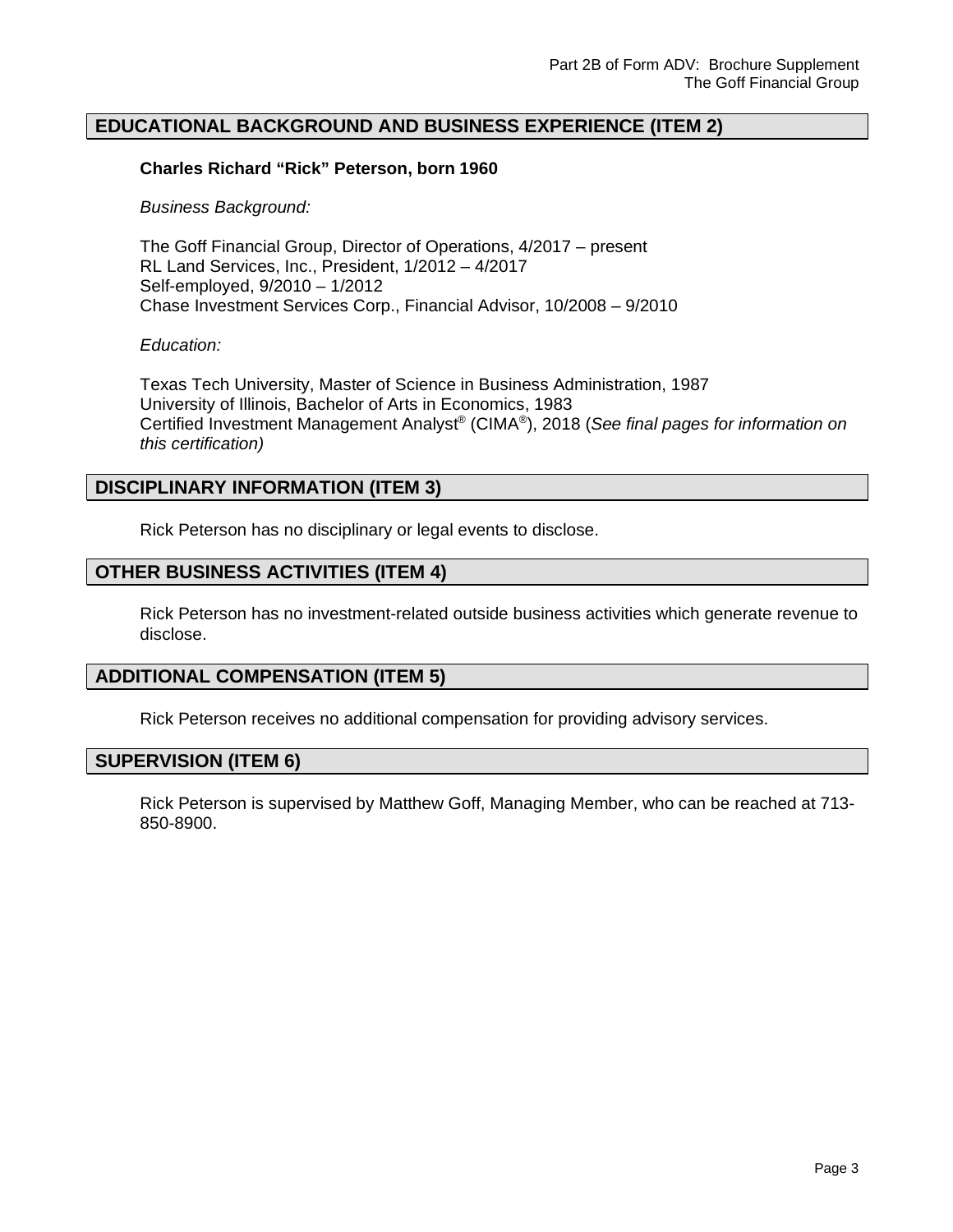# **Certification & Designation Information**

#### *Certified Financial Planner® Certification*

The CFP<sup>®</sup> certification is a voluntary certification; no federal or state law or regulation requires financial planners to hold CFP® certification. It is recognized in the United States and a number of other countries for its (1) high standard of professional education, (2) stringent code of conduct and standards of practice and (3) ethical requirements that govern professional engagements with clients.

To attain the right to use the CFP<sup>®</sup> marks, an individual must satisfactorily fulfill the following requirements:

- Education Complete an advanced college-level course of study addressing the financial planning subject areas that CFP Board's studies have determined as necessary.
- **•** Examination Pass the comprehensive CFP<sup>®</sup> Certification Examination.
- Experience Complete at least three years of full-time financial planning-related experience (or the equivalent, measured as 2,000 hours per year).
- Ethics Agree to be bound by CFP Board's *Standards of Professional Conduct*, a set of documents outlining the ethical and practice standards for CFP® professionals.

Individuals who become certified must complete the following ongoing education and ethics requirements in order to maintain the right to continue to use the  $\text{CFP}^{\otimes}$  marks:

- Continuing Education Complete 30 hours of continuing education hours every two years.
- Ethics Renew an agreement to be bound by the *Standards of Professional Conduct*.

 $CFP^{\circledast}$  professionals who fail to comply with the above standards and requirements may be subject to CFP Board's enforcement process, which could result in suspension or permanent revocation of their CFP® certification.

#### *Certified Investment Management Analyst® Certification*

"The Certified Investment Management Analyst® (CIMA®) certification signifies that an individual has met initial and on-going experience, ethical, education, and examination requirements for investment management consulting, including advanced investment management theory and application. Prerequisites for the CIMA certification are three years of financial services experience and an acceptable regulatory history. To obtain the CIMA certification, candidates must successfully complete an executive education program provided by one of the Registered Education Providers, and pass the Certification Examination. CIMA designees are required to adhere to Investments & Wealth Institute's Code of Professional Responsibility, Disciplinary Rules and Procedures, and the Marks Usage Guide. CIMA designees must report 40 hours of continuing education credits, including two ethics hours and one tax/regulation CE, every two years to maintain the certification. The designation is administered through Investments & Wealth Institute® (IWI®)."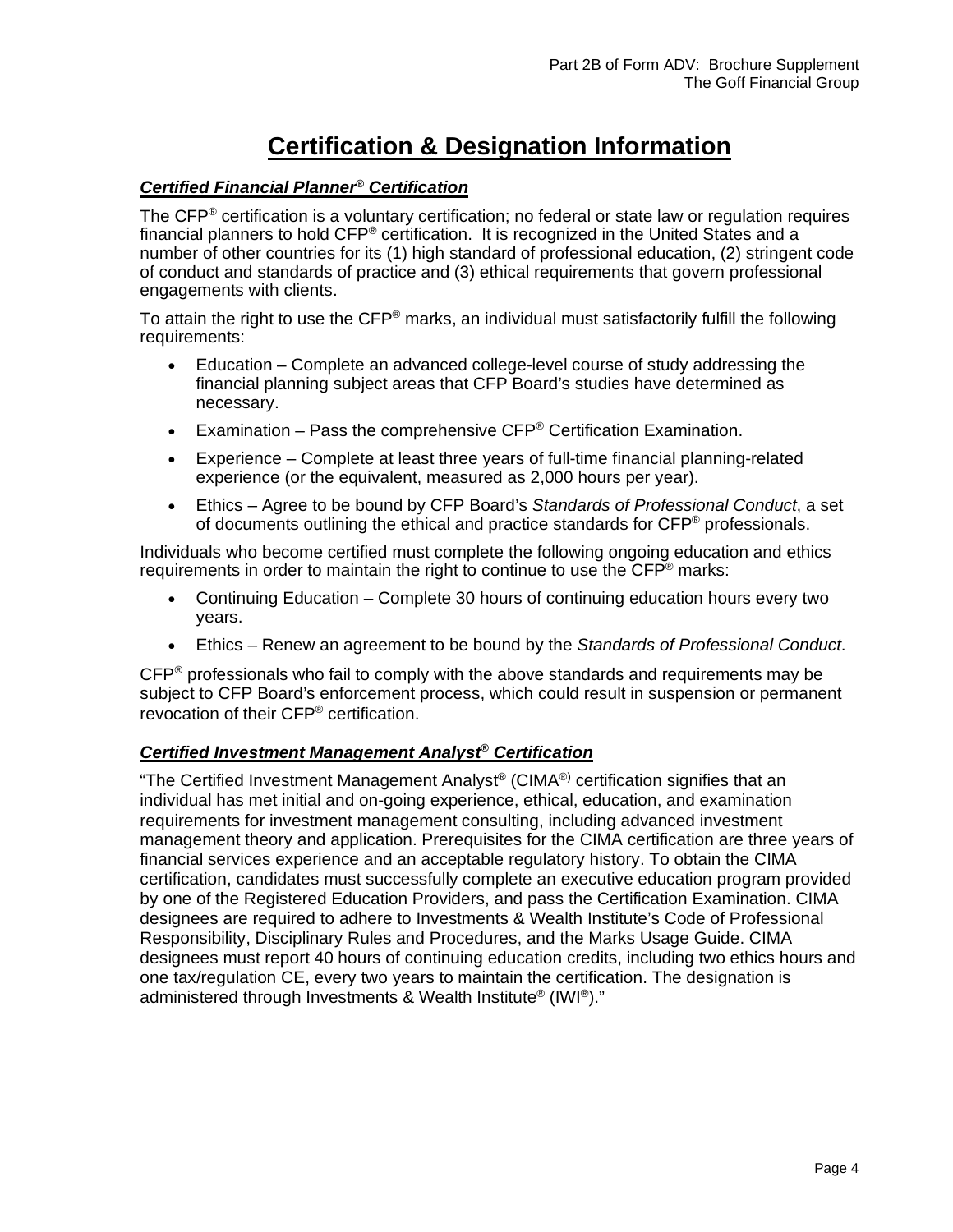#### **Introduction**

Matthew Goff Investment Advisor, LLC, which primarily conducts business under the name The Goff Financial Group, is an Investment Adviser registered with the U.S. Securities and Exchange Commission (SEC). We offer our clients investment advisory services. Clients should understand that the services we provide and fees we charge are different than those of a broker-dealer, and that it is important to understand the difference between the two. The Goff Financial Group is not a broker-dealer. Free and simple tools are available to research companies and financial professionals at [Investor.gov/CRS,](http://www.investor.gov/CRS) which also provides educational materials about broker-dealers, investment advisers, and investing.

#### **What investment services and advice can you provide me?**

**Description of Services:** The Goff Financial Group (the "Company") offers discretionary and non- discretionary investment management and investment advisory services to retail investors, small businesses, and retirement plans. The Company also offers financial planning services to retail investors. The Company is strictly a fee-only investment advisor and is not a broker-dealer nor does it offer brokerage services. For additional information on the Company's services, please see its Form ADV Part 2A [including](https://www.gofffinancial.com/wp-content/uploads/GoffADV2A.pdf) [items 4,](https://www.gofffinancial.com/wp-content/uploads/GoffADV2A.filed_.3.2020.pdf) 7, 12, 13, and 16.

**Monitoring.** For investment management clients, the Company reviews the overall asset allocation for each Client's portfolio based on available market data and current holdings information as provided by the Client's brokerdealer/custodian. Depending upon the Client's objectives, the portfolio's holdings, and other factors such as current market conditions, this monitoring may occur as frequently as daily. In addition, the Company conducts periodic reviews of different holdings under its management, including individual stocks, exchange traded funds (ETFs), bonds and mutual funds, not all of which will be held within every account.

**Investment Authority.** The Company offers discretionary and non-discretionary investment services. For accounts managed on a non-discretionary services, the Client makes the ultimate decision regarding the purchase or sale of investments.

**Limited Investment Offerings.** As the Company does not sell any proprietary products, the Company does not offer advice that is limited to any proprietary products or a limited menu of products. The Company works directly for its Clients on a fee-only basis and does not receive any fees or commissions from any of the financial products that may be held in a Client's account.

**Account Minimums and Other Requirements**: Investment management services may be subject to an account minimum depending upon the scope of services provided. The Company does not have an account minimum for financial planning services. All services can be cancelled by either party without penalty. For more information, please see Company's Form ADV Part 2A, including Items 5.

*Conversation Starters.* Given my financial situation, should I choose an investment advisory service? Why or why not? How will you choose investments to recommend to me? What is your relevant experience, including your licenses, education and other qualifications? What do thesequalifications mean?

#### **What fees will I Pay?**

**Description of Principal Fees & Costs**. The investment advisory fees that The Goff Financial Group charges are based on the net asset value of the managed portfolio at the end of each quarter. The company offers a tiered fee schedule. The maximum annual fee charged to clients is 1.25% for the first \$2 million tier, 1.00% for the next \$3 million tier and 0.90% for the remaining balance. The Company may charge a minimum fixed fee. The Company may also charge for the preparation of financial plans based on an agreed- upon fixed fee or hourly basis. The brokerdealer/custodian on your account may charge you fees for maintaining your account and trading commissions. Should funds be held in your portfolio such as exchange traded funds (ETFs) and traditional mutual funds, you would incur internal fees from these funds unless such fees are waived by the fund company. The Company does not receive any of these internal fees nor does it receive any fees or commissions charged by your broker-dealer/custodian for trading or account services. You will pay fees and costs whether you make or lose money on your investments. Fees and costs will reduce any amount of money you make on your investments over time. Please make sure you understand what fees and costs you are paying. For more information about the fees that the Company charges and the other fees and expenses that you may incur, please see Company's Form ADV Part 2A including Items 5.

*Conversation Starters.* Help me understand how these fees and costs might affect my investments. If I give you \$10,000 to invest, how much will go to fees and costs, and how much will be invested for me?